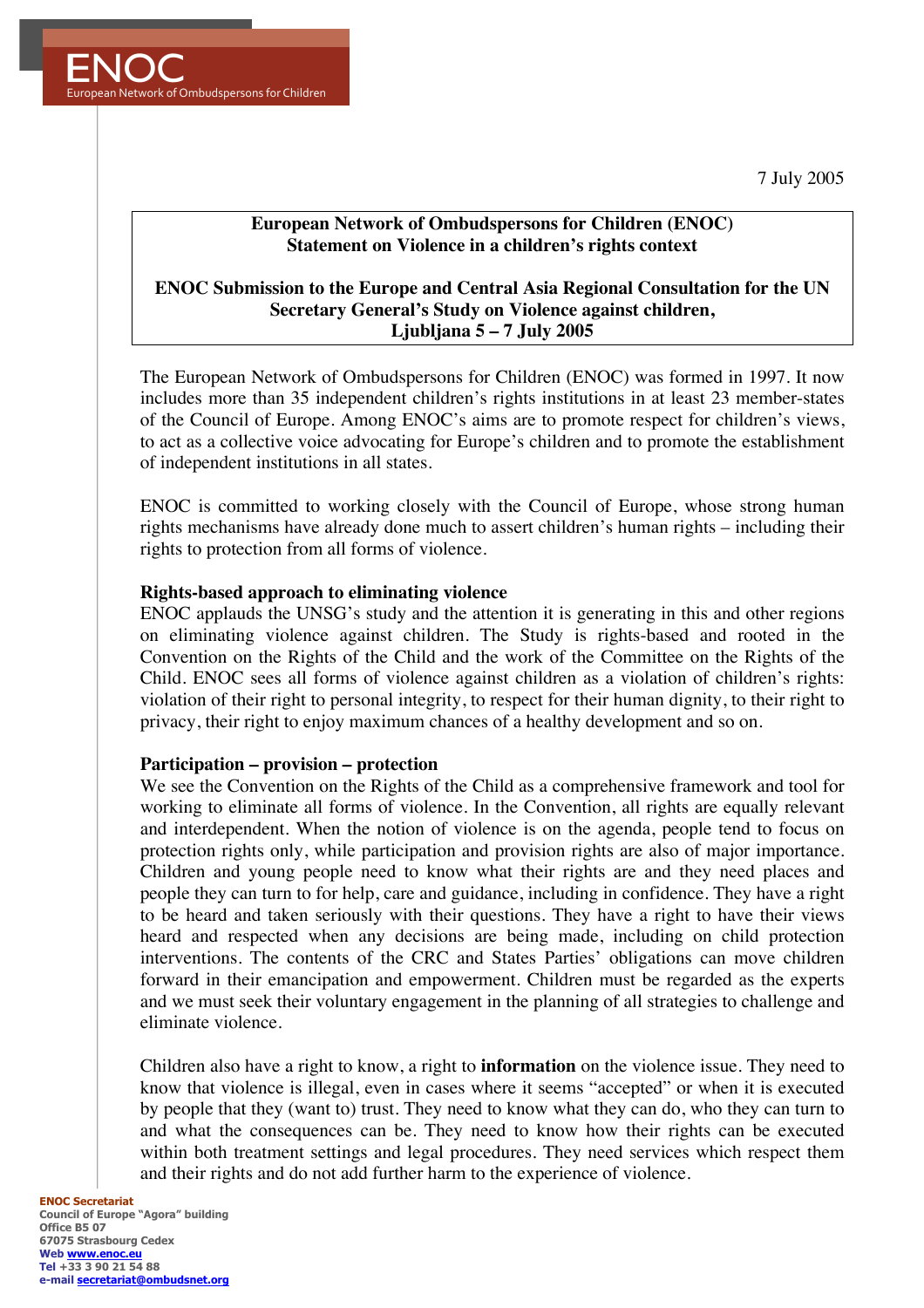Through our work, including through individual complaints, we all get informed, often on a daily basis, of a **variety of forms of violence** that children and young people suffer from. While these are mostly individual problems, the issue of violence against children is a structural problem within our societies. Some forms of violence against children remain uniquely legally and socially approved. Societies have a human rights obligation to take a clear stand against all violence; they need to avoid more violations of children's rights and thus avoid the impact that violence against children has on societies both in the short and the long term.

Children suffer all forms of violence – physical and mental - in their homes, in all forms of institutions and alternative care, in schools and in their communities. We know from interview studies with children, and with young adults looking back at their childhood, that most violence against children does not get reported or investigated. In very many cases, children plainly do not know of, or do not trust, existing child protection services. Or worse, they are not aware, or never learned that violence is indeed a violation of their rights.

We do believe that any form of violence, however "slight", is problematic and cannot be tolerated. We want to avoid the discussion on scales or gravity within these different forms of violence. Discussions of this kind do not help to clarify the basic responsibility of all the different actors in the struggle against violence. We need to work on policies that promote a zero tolerance to all forms of violence.

In 2001, ENOC unanimously adopted a Position Statement in which we urged governments without delay to introduce legislation prohibiting all **corporal punishment**, and to initiate/support education programmes in positive, non-violent forms of discipline. We noted: "While almost all European countries have eliminated corporal punishment from their schools and other institutions for children, it remains common and legally and socially accepted in the family home in most countries. Many States have laws which explicitly defend the rights of parents and other carers to use 'reasonable' or 'moderate' corporal punishment. Where the law is silent, corporal punishment tends to be accepted in practice."

We also noted that in a growing minority of countries across Europe, all corporal punishment has been prohibited, often as part of a statement of parents' responsibilities. The purpose of these reforms is not to prosecute more parents, but to send out a clear signal that hitting children is no more acceptable than hitting anyone else.

More countries have taken this step recently, but still millions of Europe's children live in countries where they have less legal protection than adults from being hit. We commend the Parliamentary Assembly's June 2004 recommendation 1666/2004, which states: "The Assembly considers that any corporal punishment of children is in breach of their fundamental right to human dignity and physical integrity. The fact that such corporal punishment is still lawful in certain member states violates their equally fundamental right to the same legal protection as adults. Striking a human being is prohibited in European society and children are human beings…

"The Assembly therefore invites the Council of Europe's Committee of Ministers to launch a co-ordinated and concerted campaign in all the member states for the total abolition of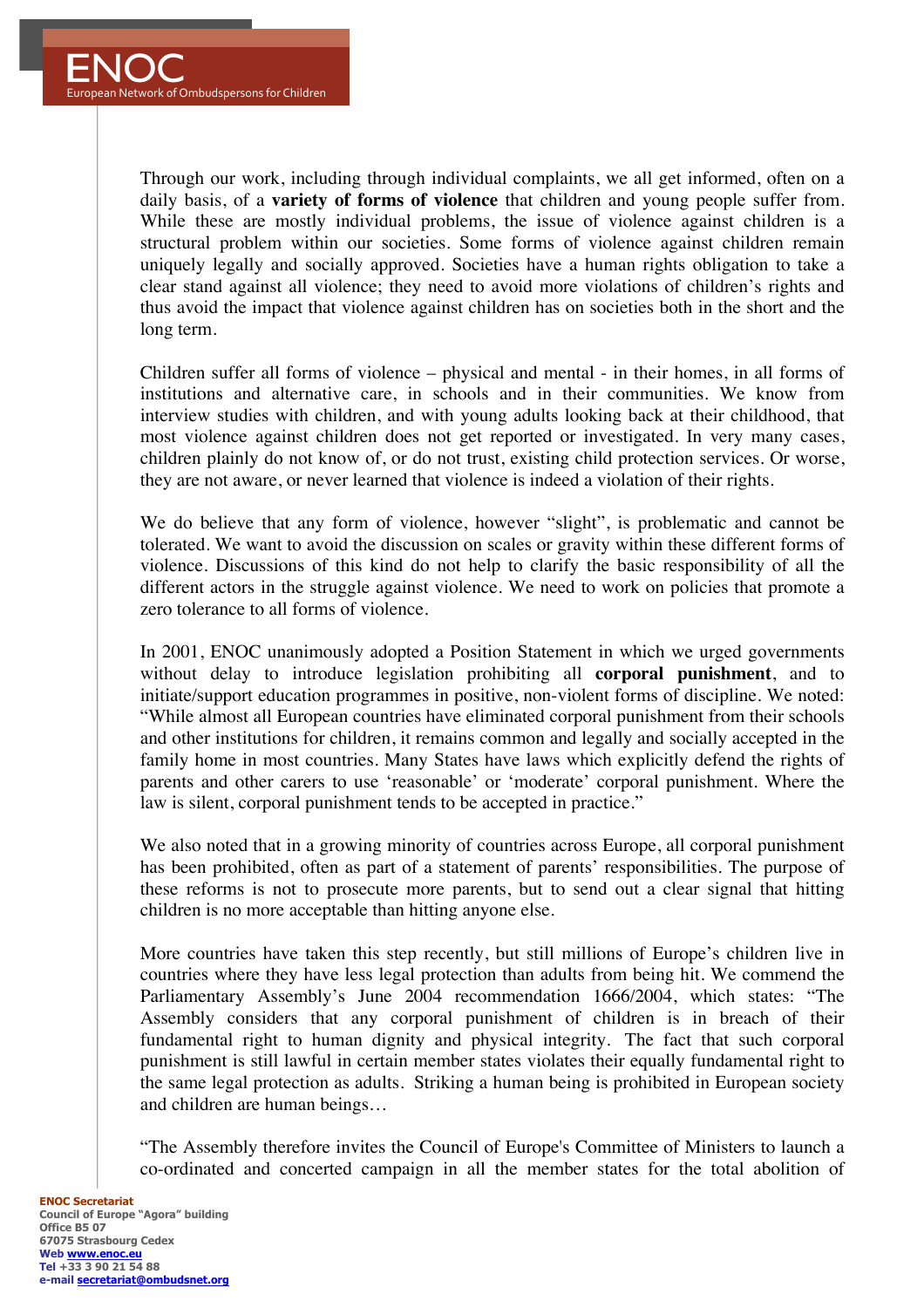corporal punishment of children. The Assembly notes the success of the Council of Europe in abolishing the death penalty and the Assembly now calls on it to make Europe, as soon as possible, a corporal punishment-free zone for children."

We hope that the Regional Consultation will adopt this as an essential and urgent target.

Adults sometimes seem to find it easier to focus on violence by children, rather than violence against children. We are concerned that many European societies seem to be adopting **an unproductively punitive and stigmatising attitude to young people**. In 2003 we adopted a position statement expressing concern at the tone of political and media debate and the direction of public policy and legal changes concerning juvenile offenders, including violent offenders, in many of our countries: "Children in conflict with the law are still children first and do not lose their human rights, including rights to special treatment and protection, to education and to health."

ENOC believes that current trends to reduce the age of criminal responsibility and to lock up more children at younger ages must be reversed. The treatment of young people placed in penal institutions in many of our countries is a scandal – breaching their fundamental human rights.

We do believe that children should be held "responsible" for their actions in line with the concept of evolving capacities and our strong advocacy for respect for children's views in all aspects of their lives. It is essential to establish responsibility for crimes. Where responsibility is disputed, there has to be a formal process to determine responsibility in a manner which respects the rights of the alleged offender. But this process does not have to lead to criminalising children. In this context we also want to warn policymakers for the risks of a too repressive use of new policies or emerging measures (e.g. the anti-social behaviour orders), by which often young people are aimed at and stigmatised.

In promoting policies which respect the **human rights of young offenders**, we emphasise that we are not in any way neglecting the rights and concerns of victims of juvenile crime, who must receive appropriate reparation and support from the state. But their interests are not served by pursuing policies that fail to rehabilitate offenders and tend instead to make them more prone to offend and possibly more violent. We must also highlight the fact that children are far more often victims of crime, including violent crime, than perpetrators.

We believe that all states, far from considering lowering current ages of criminal responsibility, should aim progressively to raise them to 18, developing innovative systems for responding to all juvenile offenders below that age which genuinely focus on their education, reintegration and rehabilitation.

We commit ourselves to continue to work in the context of the Convention and of the regional human rights instruments to ensure that States adopt legal frameworks and all other measures necessary to eliminate violence against children. We will urge our governments to use the unique context of the UNSG's Study to work urgently to bring their laws, policies and practice into line with the UNCRC and thus work effectively against violence.